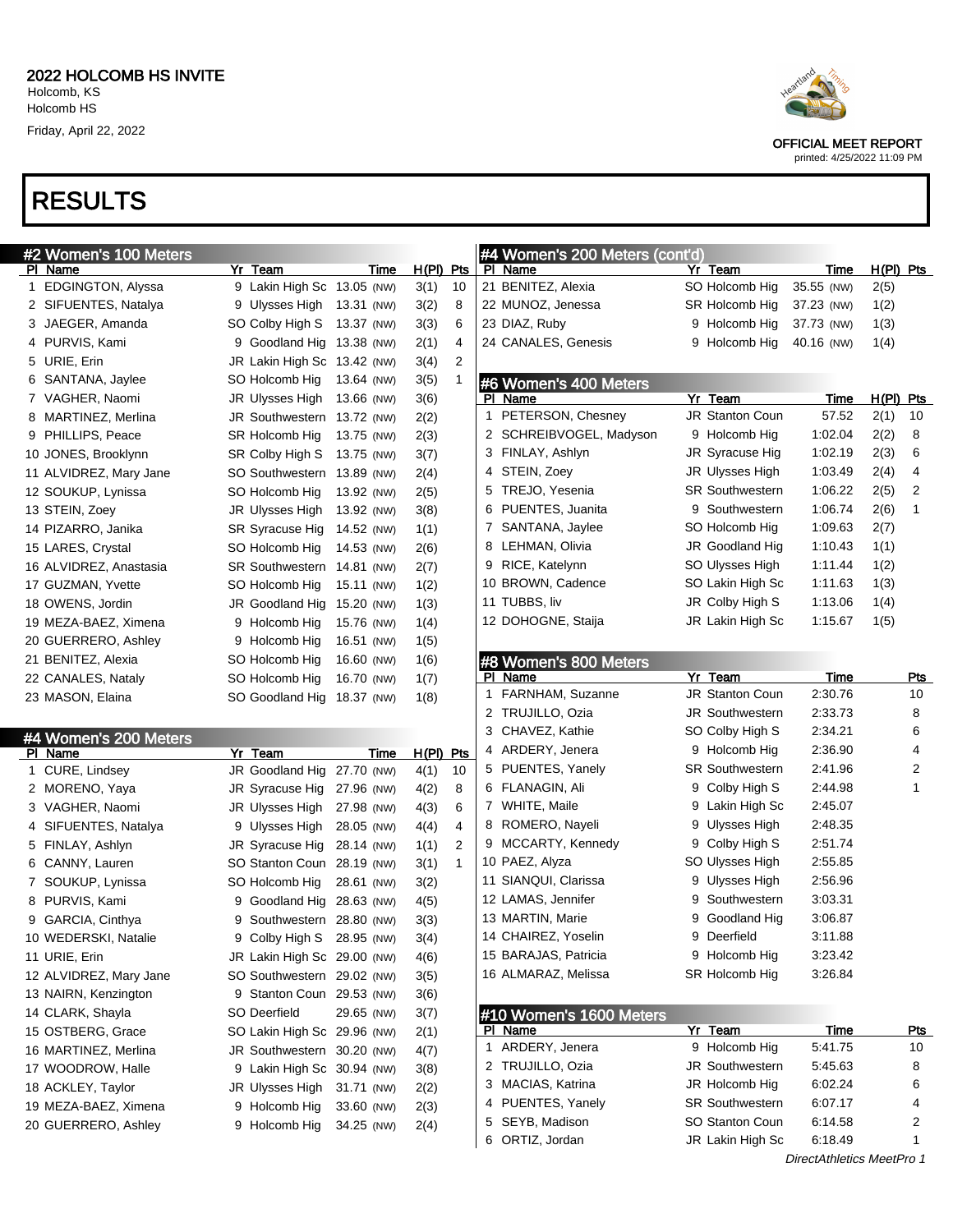# RESULTS

| #10 Women's 1600 Meters (cont'd)       |                             |             |           |              |   | #18 Women's 4 x 100m Relay (cont'd)    |                        |                |
|----------------------------------------|-----------------------------|-------------|-----------|--------------|---|----------------------------------------|------------------------|----------------|
| PI Name                                | Yr Team                     | Time        |           | Pts          |   | PI Team                                | Time                   | <u>Pts</u>     |
| 7 SCHEARS, Audrey                      | 9 Goodland Hig              | 6.20.47     |           |              |   | 5 Syracuse High School (A)             | 53.78                  | $\overline{2}$ |
| 8 CHAIREZ, Yoselin                     | 9 Deerfield                 | 7:00.08     |           |              |   | 6 Holcomb High School B (A)            | 55.89                  |                |
| 9 MCKINNEY, Beth                       | 9 Colby High S              | 7:10.98     |           |              |   | 7 Deerfield (A)                        | 59.60                  | 1              |
| 10 VANPELT, Jayln                      | 9 Holcomb Hig               | 7:20.73     |           |              |   | Colby High School (A)                  | DQ                     |                |
| 11 BARAJAS, Patricia                   | 9 Holcomb Hig               | 7:45.64     |           |              |   |                                        |                        |                |
|                                        |                             |             |           |              |   | #20 Women's 4 x 400m Relay             |                        |                |
| #12 Women's 3200 Meters                |                             |             |           |              |   | PI Team                                | Time                   | <u>Pts</u>     |
| PI Name                                | Yr Team                     | Time        |           | Pts          |   | 1 Stanton County HS (A)                | 4:19.59                | 10             |
| 1 PETERSON, Chesney                    | <b>JR Stanton Coun</b>      | 10:45.05    |           | 10           |   | 2 Southwestern Heights High School (A) | 4:23.95                | 8              |
| 2 ARDERY, Jenera                       | 9 Holcomb Hig               | 12:47.21    |           | 8            |   | 3 Ulysses High School (A)              | 4:25.92                | 6              |
| 3 MACIAS, Katrina                      | JR Holcomb Hig              | 13:10.33    |           | 6            |   | 4 Holcomb High School (A)              | 4:30.43                | 4              |
| 4 STRAMEL, Emilie                      | 9 Colby High S              | 13:34.35    |           | 4            |   | 5 Lakin High School (A)                | 4:38.09                | 2              |
| 5 METCALF, Seanna                      | SR Colby High S             | 13:42.80    |           | 2            |   |                                        |                        |                |
| 6 SEYB, Madison                        | <b>SO Stanton Coun</b>      | 13:50.43    |           | 1            |   | #22 Women's 4 x 800m Relay             |                        |                |
| 7 SCHEARS, Audrey                      | 9 Goodland Hig              | 14:04.35    |           |              |   | PI Team                                | Time                   | <u>Pts</u>     |
| 8 WHITE, Maile                         | 9 Lakin High Sc             | 14:19.44    |           |              |   | 1 Colby High School (A)                | 10:43.17               | 10             |
| 9 SCHEOPNER, Claire                    | JR Goodland Hig             | 14:55.07    |           |              |   | 2 Southwestern Heights High School (A) | 10:46.88               | 8              |
| 10 ALMARAZ, Melissa                    | SR Holcomb Hig              | 18:09.37    |           |              |   | 3 Lakin High School (A)                | 11:35.82               | 6              |
|                                        |                             |             |           |              |   | 4 Ulysses High School (A)              | 12:05.58               | 4              |
| #13 Women's 100m Hurdles               |                             |             |           |              |   | 5 Holcomb High School (A)              | 12:57.57               | 2              |
| PI Name                                | Yr Team                     | Time        | H(PI) Pts |              |   |                                        |                        |                |
| 1 EDGINGTON, Alyssa                    | 9 Lakin High Sc 16.01 (NW)  |             | 2(1)      | 10           |   | #24 Women's High Jump                  |                        |                |
| 2 CURE, Lindsey                        | JR Goodland Hig 16.56 (NW)  |             | 2(2)      | 8            |   | PI Name                                | Yr Team<br><b>Mark</b> | <b>Pts</b>     |
| 3 KENNY, Cami                          | JR Ulysses High 17.82 (NW)  |             | 2(3)      | 6            |   | 1 BROWN, Cydney                        | JR Colby High S 5' 1"  | 10             |
| 4 BARTON, Alisabeth                    | 9 Colby High S 18.16 (NW)   |             | 2(4)      | 4            |   | 2 VANDERKNAAP, Anne Sophie             | JR Lakin High Sc5' 0"  | 8              |
| 5 SPELLMAN, Reghan                     | SR Holcomb Hig              | 18.93 (NW)  | 1(1)      | 2            |   | 3 WHITE, Maile                         | 9 Lakin High Sc4' 10"  | 6              |
| 6 DOHOGNE, Staija                      | JR Lakin High Sc 19.16 (NW) |             | 2(5)      | $\mathbf{1}$ |   | 4 CARRILLO, Paola                      | JR Lakin High Sc4' 8"  | 4              |
| 7 GARCIA, Kayda                        | 9 Syracuse Hig 19.51 (NW)   |             | 1(2)      |              |   | 5 DENNY, Lakin                         | SR Colby High S 4' 8"  | $\overline{2}$ |
| 8 VOGEL, Samantha                      | SO Lakin High Sc 19.71 (NW) |             | 1(3)      |              |   | 6 BAKER, Kerrigan                      | SO Syracuse Hig 4' 6"  | 0.5            |
| 9 MEDINA, Anahi                        | 9 Holcomb Hig 19.72 (NW)    |             | 1(4)      |              |   | 6 TUBBS, liv                           | JR Colby High S 4' 6"  | 0.5            |
|                                        |                             |             |           |              |   | 8 HILL, Shaylie                        | SO Deerfield<br>4'6''  |                |
| #16 Women's 300m Hurdles               |                             |             |           |              |   | 9 HARPER, Brenda                       | 4'2"<br>9 Deerfield    |                |
| PI Name                                | Yr Team                     | <b>Time</b> |           | <u>Pts</u>   |   |                                        |                        |                |
| 1 CURE, Lindsey                        | JR Goodland Hig             | 48.11       |           | 10           |   | #26 Women's Pole Vault                 |                        |                |
| 2 BARTON, Alisabeth                    | 9 Colby High S              | 50.06       |           | 8            |   | PI Name                                | Yr Team<br><b>Mark</b> | <u>Pts</u>     |
| 3 JAEGER, Amanda                       | SO Colby High S             | 51.39       |           | 6            |   | 1 FARNHAM, Suzanne                     | JR Stanton Coun 8' 6"  | 10             |
| 4 SPELLMAN, Reghan                     | SR Holcomb Hig              | 54.49       |           | 4            | 2 | SCHULTZ, Mika                          | JR Ulysses High 8' 6"  | 7              |
| 5 KENNY, Cami                          | JR Ulysses High             | 55.23       |           | 2            |   | 2 MARTIN, Marie                        | 9 Goodland Hig 8' 6"   | 7              |
| 6 MEDINA, Anahi                        | 9 Holcomb Hig               | 59.24       |           | 1            |   | 4 ORTIZ, Josiah                        | JR Lakin High Sc7' 6"  | 4              |
| 7 GARCIA, Kayda                        | 9 Syracuse Hig              | 1:02.47     |           |              | 5 | SCHIELKE, Alizah                       | SR Colby High S 7' 0"  | 2              |
|                                        |                             |             |           |              | 6 | MACIAS, Katrina                        | JR Holcomb Hig 7' 0"   | 1              |
| #18 Women's 4 x 100m Relay             |                             |             |           |              |   | 7 ACKLEY, Taylor                       | JR Ulysses High 6' 6"  |                |
| PI Team                                |                             | <b>Time</b> |           | <b>Pts</b>   |   | <b>BJURSTROM, Kaya</b>                 | JR Holcomb Hig NH      |                |
| 1 Lakin High School (A)                |                             | 52.34       |           | 10           |   | WILLIAMS, Adrianna                     | 9 Holcomb Hig NH       |                |
| 2 Ulysses High School (A)              |                             | 52.75       |           | 8            |   | BANMAN, Samantha                       | JR Southwestern NH     |                |
| 3 Holcomb High School (A)              |                             | 53.06       |           | 6            |   | LAMAS, Jennifer                        | 9 Southwestern NH      |                |
| 4 Southwestern Heights High School (A) |                             | 53.69       |           | 4            |   | FINLEY, Tatyanna                       | 9 Colby High S NH      |                |
|                                        |                             |             |           |              |   |                                        |                        |                |

OFFICIAL MEET REPORT

printed: 4/25/2022 11:09 PM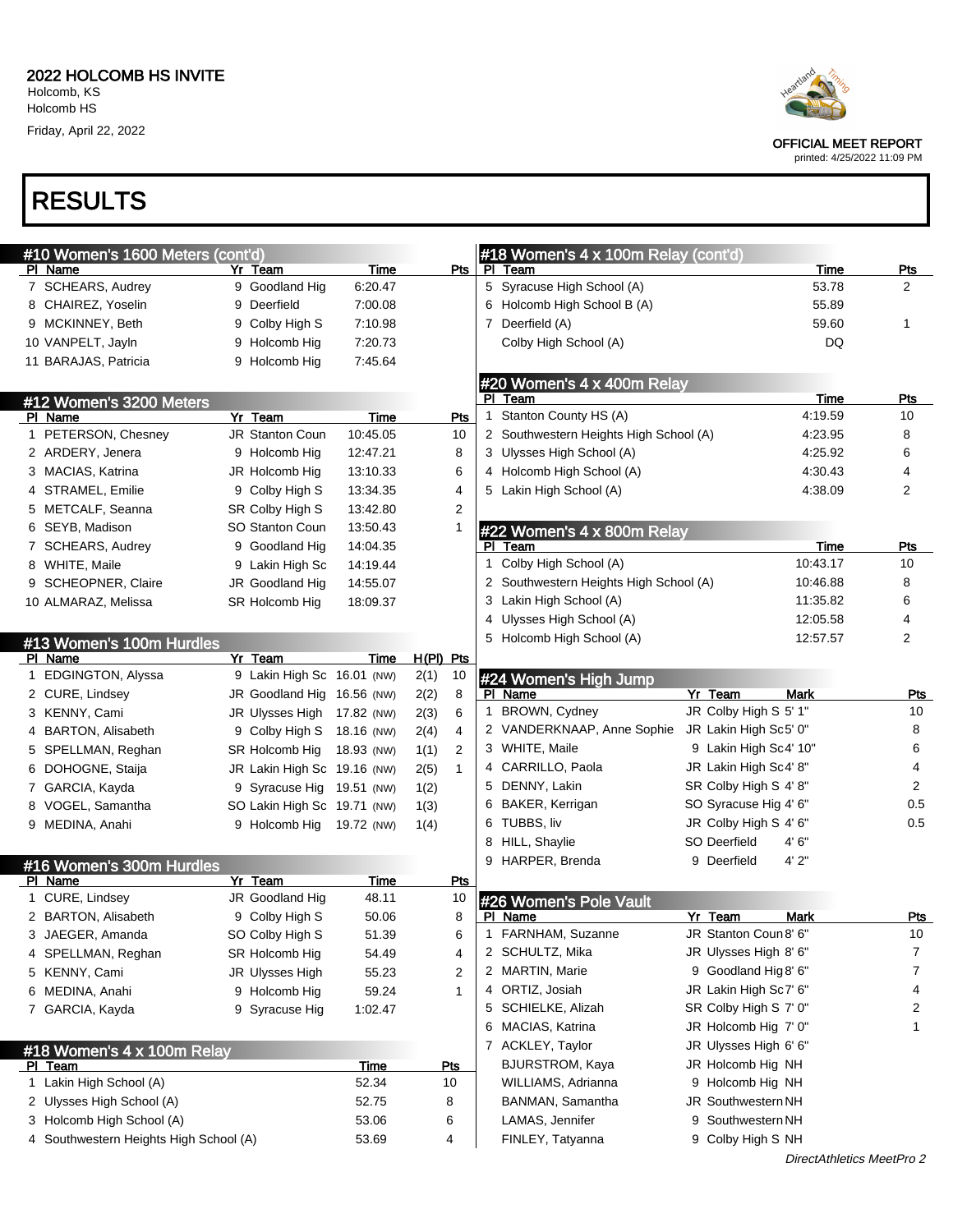

OFFICIAL MEET REPORT

printed: 4/25/2022 11:09 PM

#### RESULTS

| #26 Women's Pole Vault (cont'd) |                                                         |                         |             |              | #30 Women's Triple Jump (cont'd) |                                       |                     |                        |
|---------------------------------|---------------------------------------------------------|-------------------------|-------------|--------------|----------------------------------|---------------------------------------|---------------------|------------------------|
| PI Name                         | Yr Team                                                 | Mark                    |             | <u>Pts </u>  | PI Name                          | Yr Team                               | <b>Mark</b>         | <u>F(PI) Pts</u>       |
| EDGINGTON, Alyssa               | 9 Lakin High ScNH                                       |                         |             |              | CORRAL, Alondra                  | 9 Southwestern FOUL (NW)              |                     |                        |
|                                 |                                                         |                         |             |              |                                  |                                       |                     |                        |
| #28 Women's Long Jump           |                                                         |                         |             |              | #32 Women's Shot Put             |                                       |                     |                        |
| <b>PI Name</b>                  | Yr Team                                                 | <b>Mark</b>             | $F(PI)$ Pts |              | PI Name                          | Yr Team                               | Mark                | $F(PI)$ Pts            |
| 1 MORENO, Yaya                  | JR Syracuse Hig 16' 7 <sup>1/2</sup> (NW)               |                         | 2(1)        | 10           | 1 JONES, Brooklynn               | SR Colby High S 34' 4"                |                     | 2(1)<br>10             |
| 2 VANDERKNAAP, Anne Sophie      | JR Lakin High Sc16' 0" (NW)                             |                         | 2(2)        | 8            | 2 RUDA, Nicole                   | SR Holcomb Hig 32' 11 <sup>1</sup> /2 |                     | 2(2)<br>8              |
| 3 TUBBS, liv                    | JR Colby High S 15' $7\frac{3}{4}$ (NW)                 |                         | 2(3)        | 6            | 3 NICHOLS, Klarissa              | SO Goodland Hig 31' 9"                |                     | 2(3)<br>6              |
| 4 KRULESKI, Jera                | SO Holcomb Hig 15' 1 $\frac{1}{4}$ (NW)                 |                         | 2(4)        | 4            | 4 STANLEY, Brenn                 | 9 Colby High S 31' 8"                 |                     | 2(4)<br>4              |
| 5 METCALF, Seanna               | SR Colby High S 14' 10 <sup>1/4</sup> (NW)              |                         | 2(5)        | 2            | 5 BETZ, Mya                      | SR Colby High S $30' 9t$              |                     | 2(5)<br>2              |
| 6 CLARK, Shayla                 | SO Deerfield                                            | 14' $5\frac{3}{4}$ (NW) | 1(1)        | $\mathbf{1}$ | 6 VALASCO, Taia                  | SR Ulysses High 30' 9"                |                     | 2(6)<br>1              |
| 7 OLVERA, Dianna                | SR Southwestern 14' 3" (NW)                             |                         | 2(6)        |              | 7 OWENS, Jordin                  | JR Goodland Hig 29' 8"                |                     | 2(7)                   |
| 8 DAVIDSON, Jara                | SO Lakin High Sc14' 2 <sup>1</sup> / <sub>2</sub> (NW)  |                         | 2(7)        |              | 8 KEPLEY, Lexi                   | SR Holcomb Hig 28' 11 <sup>1</sup> /2 |                     | 2(8)                   |
| 9 MARTINEZ, Merlina             | JR Southwestern 14' 1 $\frac{1}{2}$ (NW)                |                         | 2(8)        |              | 9 BACHMAN, Taegan                | JR Lakin High Sc28' 8 <sup>1</sup> /2 |                     | 2(9)                   |
| 10 KING, Kalyn                  | 9 Holcomb Hig 14' 1" (NW)                               |                         | 2(9)        |              | 10 ALDANA, Celina                | SR Holcomb Hig 28' 3 <sup>1</sup> /2  |                     | 2(10)                  |
| 11 CARRILLO, Paola              | JR Lakin High Sc14' 0" (NW)                             |                         | 2(10)       |              | 11 MORALES, Sonia                | JR Southwestern 25' 9 <sup>1</sup> /2 |                     | 2(11)                  |
| 12 GUZMAN, Yvette               | SO Holcomb Hig 13' 7" (NW)                              |                         | 1(2)        |              | 12 GARCIA, Dalia                 | SR Ulysses High 25' 51/2              |                     | 2(12)                  |
| 13 LARES, Crystal               | SO Holcomb Hig 13' 4" (NW)                              |                         | 2(11)       |              | 13 CORTEZ, Cindy                 | SO Ulysses High 25' 4"                |                     | 1(1)                   |
| 14 FOECHING, Nele               | SR Colby High S 13' 334 (NW)                            |                         | 1(3)        |              | 14 OROZCO, Dayanara              | JR Syracuse Hig 23' 7"                |                     | 1(2)                   |
| 15 SIANQUI, Clarissa            | 9 Ulysses High 12' $6\frac{3}{4}$ (NW)                  |                         | 1(4)        |              | 15 IBARRA, Bella                 | SR Holcomb Hig 23' 6"                 |                     | 1(3)                   |
| 16 WILLIAMS, Adrianna           | 9 Holcomb Hig $12' 5''/4$ (NW)                          |                         | 1(5)        |              | 16 ANDAZOLA, Rylie               | SR Syracuse Hig 21' 9"                |                     | 2(13)                  |
| 17 PIZARRO, Janika              | SR Syracuse Hig 12' 4 <sup>1/4</sup> (NW)               |                         | 1(6)        |              | 17 RESENDIZ, Emily               | SO Holcomb Hig 21' 3 <sup>1</sup> /2  |                     | 1(4)                   |
| 18 PAEZ, Alyza                  | SO Ulysses High 12' 334 (NW)                            |                         | 1(7)        |              | 18 HERNANDEZ, Diana              | SR Southwestern 21' 2 <sup>1</sup> /2 |                     | 1(5)                   |
| 19 RILEY, Addy                  | 9 Syracuse Hig 12' $3\frac{1}{2}$ (NW)                  |                         | 1(8)        |              | 19 WEBB, Paige                   | 9 Deerfield                           | 21'0''              | 1(6)                   |
| 20 ROMERO, Nayeli               | 9 Ulysses High 12' $1\frac{1}{2}$ (NW)                  |                         | 1(9)        |              | 20 FENNER, Brylie                | 9 Goodland Hig 18' 8"                 |                     | 1(7)                   |
| 21 VALDEZ, Gloria               | JR Holcomb Hig 10' 11" (NW)                             |                         | 1(10)       |              | 21 FLORES, Adali                 | 9 Southwestern 18' 2 <sup>1</sup> /2  |                     | 1(8)                   |
|                                 |                                                         |                         |             |              | 22 GRIEGO, Zoey                  | 9 Deerfield                           | 18' 1 $\frac{1}{2}$ | 1(9)                   |
| #30 Women's Triple Jump         |                                                         |                         |             |              | 23 CANTO, Alexia                 | SO Holcomb Hig 15' 5"                 |                     | 1(10)                  |
| PI Name                         | Yr Team                                                 | Mark                    | F(PI) Pts   |              |                                  |                                       |                     |                        |
| 1 VANDERKNAAP, Anne Sophie      | JR Lakin High Sc34' 2" (NW)                             |                         | 2(1)        | 10           | #34 Women's Discus               |                                       |                     |                        |
| 2 HAMILTON, Mia                 | SR Colby High S 33' 834 (NW)                            |                         | 2(2)        | 8            | PI Name                          | Yr Team                               | Mark                | F(PI) Pts              |
| 3 MORENO, Yaya                  | JR Syracuse Hig 32' 10 <sup>1/4</sup> (NW)              |                         | 2(3)        | 6            | 1 RUDA, Nicole                   | SR Holcomb Hig 98' 2"                 |                     | 2(1)<br>10             |
| 4 MCCARTY, Kennedy              | 9 Colby High S 32' 3" (NW)                              |                         | 2(4)        | 4            | 2 CHAVEZ, Cindy                  | SR Colby High S 95' 5"                |                     | 2(2)<br>8              |
| 5 CLARK, Shayla                 | SO Deerfield                                            | 31' $9\frac{3}{4}$ (NW) | 2(5)        | 2            | 3 STANLEY, Brenn                 | 9 Colby High S 94' 3"                 |                     | 2(3)<br>6              |
| 6 KRULESKI, Jera                | SO Holcomb Hig 30' 8 <sup>1/2</sup> (NW)                |                         | 2(6)        | $\mathbf{1}$ | 4 GARCIA, Dalia                  | SR Ulysses High 93' 6"                |                     | 2(4)<br>4              |
| 7 DAVIDSON, Jara                | SO Lakin High Sc30' 6" (NW)                             |                         | 2(7)        |              | 5 BETZ, Mya                      | SR Colby High S 91' 7"                |                     | 2(5)<br>2              |
| 8 MARTINEZ, Amilia              | SR Holcomb Hig 29' 8 <sup>1/2</sup> (NW)                |                         | 2(8)        |              | 6 BACHMAN, Taegan                | JR Lakin High Sc90' 8"                |                     | 2(6)<br>$\overline{1}$ |
| 9 KING, Kalyn                   | 9 Holcomb Hig 29' 7" (NW)                               |                         | 2(9)        |              | 7 VALASCO, Taia                  | SR Ulysses High 90' 0"                |                     | 2(7)                   |
| 10 AREA, Savannah               | SO Colby High S 29' 1 <sup>1</sup> / <sub>2</sub> (NW)  |                         | 1(1)        |              | 8 LEHMAN, Olivia                 | JR Goodland Hig 86' 6"                |                     | 2(8)                   |
| 11 HILL, Shaylie                | SO Deerfield                                            | 28' 91/4 (NW)           | 2(10)       |              | 9 OWENS, Jordin                  | JR Goodland Hig 82' 0"                |                     | 2(9)                   |
| 12 ROMERO, Nayeli               | 9 Ulysses High 28' 0 <sup>1</sup> / <sub>2</sub> (NW)   |                         | 1(2)        |              | 10 KEPLEY, Lexi                  | SR Holcomb Hig 78' 0"                 |                     | 2(10)                  |
| 13 HARPER, Brenda               | 9 Deerfield                                             | 27' 73/4 (NW)           | 1(3)        |              | 11 NICHOLS, Klarissa             | SO Goodland Hig 77' 6"                |                     | 2(11)                  |
| 14 GUTIERREZ, Yanet             | 9 Southwestern 27' 2" (NW)                              |                         | 1(4)        |              | 12 ALDANA, Celina                | SR Holcomb Hig 70' 8"                 |                     | 1(1)                   |
| 15 SIANQUI, Clarissa            | 9 Ulysses High 26' $4\frac{1}{2}$ (NW)                  |                         | 1(5)        |              | 13 CORTEZ, Cindy                 | SO Ulysses High 68' 8"                |                     | 1(2)                   |
| 16 WOODROW, Halle               | 9 Lakin High Sc25' $7\frac{1}{2}$ (NW)                  |                         | 1(6)        |              | 14 OROZCO, Dayanara              | JR Syracuse Hig 64' 5"                |                     | 1(3)                   |
| 17 WILLIAMS, Adrianna           | 9 Holcomb Hig 25' 5" (NW)                               |                         | 1(7)        |              | 15 IBARRA, Bella                 | SR Holcomb Hig 61' 3"                 |                     | 1(4)                   |
| 18 PENA, Emily                  | 9 Syracuse Hig $25'$ 2 <sup>1</sup> / <sub>2</sub> (NW) |                         | 1(8)        |              | 16 LOYA, Jenny                   | JR Southwestern 60' 1"                |                     | 1(5)                   |
|                                 |                                                         |                         |             |              |                                  |                                       |                     |                        |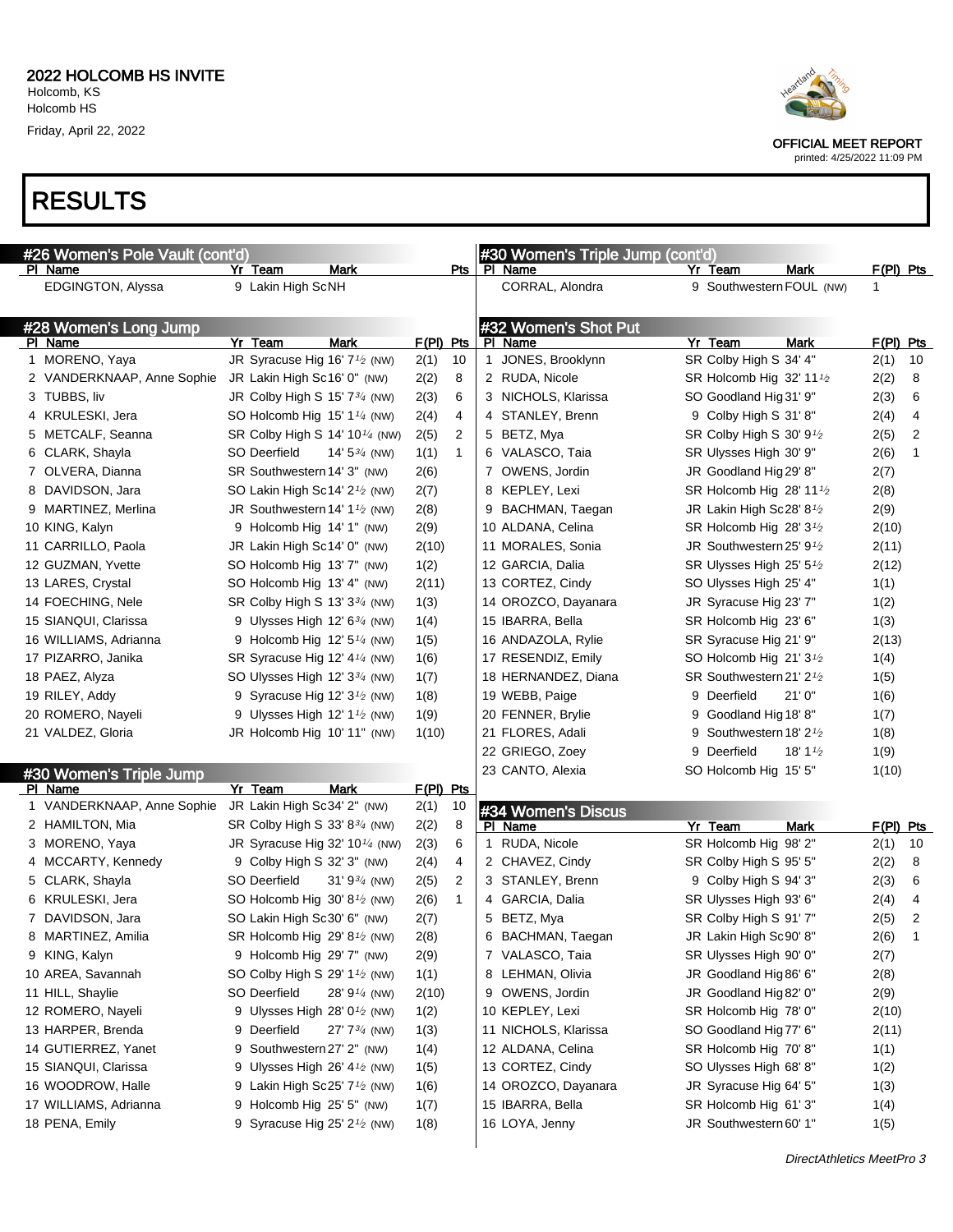# RESULTS

| #34 Women's Discus (cont'd) |   |                               |             |              |   | #1 Men's 100 Meters (cont'd) |   |                             |            |             |             |                |
|-----------------------------|---|-------------------------------|-------------|--------------|---|------------------------------|---|-----------------------------|------------|-------------|-------------|----------------|
| PI Name                     |   | Yr Team<br>Mark               | $F(PI)$ Pts |              |   | PI Name                      |   | Yr Team                     |            | Time        | $H(PI)$ Pts |                |
| 17 MIJAREZ, Heidi           |   | SO Southwestern 57' 10"       | 1(6)        |              |   | 9 BASTIN, Braydon            |   | SO Holcomb Hig              | 11.95 (NW) |             | 3(7)        |                |
| 18 MERCADO, Arely           |   | JR Southwestern 57' 4"        | 1(7)        |              |   | 10 GONZALEZ, Servando        |   | SR Lakin High Sc 11.95 (NW) |            |             | 3(8)        |                |
| 19 RESENDIZ, Emily          |   | SO Holcomb Hig 55' 8"         | 1(8)        |              |   | 11 GOULD, Jay                |   | SO Syracuse Hig 12.01 (NW)  |            |             | 2(3)        |                |
| 20 WEBB, Paige              | 9 | 53' 8"<br>Deerfield           | 1(9)        |              |   | 12 SALINAS, Braysen          |   | SO Ulysses High 12.07 (NW)  |            |             | 2(4)        |                |
| 21 AVILA, Yoselin           | 9 | Syracuse Hig 47' 6"           | 1(10)       |              |   | 13 CURTO, Autor              |   | Lakin High Sc 12.17 (NW)    |            |             | 1(1)        |                |
| 22 GRIEGO, Zoey             |   | 42' 4"<br>9 Deerfield         | 1(11)       |              |   | 14 SEUDASS, Joshua           |   | SR Goodland Hig 12.28 (NW)  |            |             | 2(5)        |                |
|                             |   |                               |             |              |   | 15 MUNOZ, Dominic            |   | SO Holcomb Hig              | 12.78 (NW) |             | 2(6)        |                |
| #36 Women's Javelin         |   |                               |             |              |   | 16 YORK, Tannon              |   | 9 Deerfield                 | 12.80 (NW) |             | 2(7)        |                |
| PI Name                     |   | Yr Team<br><b>Mark</b>        | $F(PI)$ Pts |              |   | 17 BYRNE, Elijah             | 9 | Deerfield                   | 12.91 (NW) |             | 1(2)        |                |
| 1 CURE, Lindsey             |   | JR Goodland Hig 128' 9"       | 2(1)        | 10           |   | 18 DAVIS, Alexander          |   | SO Holcomb Hig              | 13.00 (NW) |             | 2(8)        |                |
| 2 JONES, Brooklynn          |   | SR Colby High S 113' 6"       | 2(2)        | 8            |   | 19 MOLINA, Jesmar            |   | 9 Syracuse Hig              | 13.17 (NW) |             | 1(3)        |                |
| 3 FLANAGIN, Ali             |   | 9 Colby High S 105' 6"        | 2(3)        | 6            |   | 20 SALAS, Jaime              |   | 9 Holcomb Hig               | 13.44 (NW) |             | 1(4)        |                |
| 4 RUDA, Nicole              |   | SR Holcomb Hig 104' 7"        | 2(4)        | 4            |   | 21 ISHAM, Sam                |   | SO Goodland Hig 13.73 (NW)  |            |             | 1(5)        |                |
| 5 BACHMAN, Taegan           |   | JR Lakin High Sc94' 6"        | 2(5)        | 2            |   | 22 RODRIGUEZ, Irvin          |   | 9 Deerfield                 | 14.93 (NW) |             | 1(6)        |                |
| 6 STANLEY, Brenn            | 9 | Colby High S 92' 3"           | 2(6)        | $\mathbf{1}$ |   |                              |   |                             |            |             |             |                |
| 7 RILEY, Addy               |   | 9 Syracuse Hig 85' 5"         | 2(7)        |              |   | #3 Men's 200 Meters          |   |                             |            |             |             |                |
| 8 GROTH, Brooke             |   | JR Lakin High Sc84' 6"        | 2(8)        |              |   | PI Name                      |   | Yr Team                     |            | Time        | $H(PI)$ Pts |                |
| 9 CANNY, Lauren             |   | SO Stanton Coun 83' 8"        | 2(9)        |              |   | 1 HENDRIX, Brady             |   | SR Lakin High Sc 22.59 (NW) |            |             | 3(1)        | 10             |
| 10 KEPLEY, Lexi             |   | SR Holcomb Hig 83' 4"         | 2(10)       |              |   | 2 HARDY, Devontay            |   | JR Goodland Hig 23.45 (NW)  |            |             | 3(2)        | 8              |
| 11 VOGEL, Samantha          |   | SO Lakin High Sc81' 2"        | 1(1)        |              |   | 3 CORTEZ, Evan               |   | JR Ulysses High 23.64 (NW)  |            |             | 3(3)        | 6              |
| 12 VALASCO, Taia            |   | SR Ulysses High 80' 3"        | 1(2)        |              | 4 | GONZALEZ, Servando           |   | SR Lakin High Sc 23.86 (NW) |            |             | 3(4)        | 4              |
| 13 GARCIA, Dalia            |   | SR Ulysses High 77' 2"        | 2(11)       |              |   | 5 SALCIDO, Armando           |   | 9 Lakin High Sc 24.09 (NW)  |            |             | 2(1)        | $\overline{2}$ |
| 14 HERNANDEZ, Diana         |   | SR Southwestern 73' 8"        | 2(12)       |              |   | 6 CANNY, Samuel              |   | SR Stanton Coun 24.47 (NW)  |            |             | 2(2)        | $\mathbf{1}$   |
| 15 HILL, Shaylie            |   | SO Deerfield<br>71' 11"       | 1(3)        |              |   | 7 HARLAND, Broc              |   | JR Ulysses High 24.54 (NW)  |            |             | 2(3)        |                |
| 16 RESENDIZ, Emily          |   | SO Holcomb Hig 69' 2"         | 1(4)        |              |   | 8 GOULD, Jay                 |   | SO Syracuse Hig             | 24.59 (NW) |             | 3(5)        |                |
| 17 NICHOLS, Klarissa        |   | SO Goodland Hig 67' 7"        | 1(5)        |              |   | 9 ROSALES, Isaiah            |   | SO Colby High S             | 24.61 (NW) |             | 3(6)        |                |
| 18 OWENS, Jordin            |   | JR Goodland Hig 64' 2"        | 2(13)       |              |   | 10 LONG, Tyler               |   | SO Holcomb Hig              | 24.62 (NW) |             | 2(4)        |                |
| 19 LOYA, Jenny              |   | JR Southwestern 63' 8"        | 1(6)        |              |   | 11 MENDEZ, Danzel            |   | SO Ulysses High             | 25.34 (NW) |             | 2(5)        |                |
| 20 OROZCO, Dayanara         |   | JR Syracuse Hig 59' 5"        | 1(7)        |              |   | 12 TUBBS, Guy                | 9 | Colby High S                | 25.54 (NW) |             | 2(6)        |                |
| 21 CORTEZ, Cindy            |   | SO Ulysses High 56' 11"       | 1(8)        |              |   | 13 YORK, Tannon              | 9 | Deerfield                   | 25.68 (NW) |             | 2(7)        |                |
| 22 RIOS, Klairy             |   | SR Southwestern 54' 10"       | 1(9)        |              |   | 14 MUNOZ, Dominic            |   | SO Holcomb Hig              | 26.87 (NW) |             | 1(1)        |                |
| 23 ANDAZOLA, Rylie          |   | SR Syracuse Hig 51' 10"       | 1(10)       |              |   | 15 MOLINA, Jesmar            | 9 | Syracuse Hig                | 27.51 (NW) |             | 1(2)        |                |
| 24 CANTO, Alexia            |   | SO Holcomb Hig 43' 0"         | 1(11)       |              |   | 16 SALAS, Jaime              | 9 | Holcomb Hig                 | 28.02 (NW) |             | 1(3)        |                |
| 25 GRIEGO, Zoey             | 9 | 40' 4"<br>Deerfield           | 1(12)       |              |   | 17 NAJERA, Maverick          | 9 | Deerfield                   | 28.19 (NW) |             | 1(4)        |                |
| 26 WEBB, Paige              | 9 | 33' 9"<br>Deerfield           | 1(13)       |              |   | 18 ISHAM, Sam                |   | SO Goodland Hig             | 28.45 (NW) |             | 1(5)        |                |
|                             |   |                               |             |              |   | 19 LAZO, Angel               |   | JR Goodland Hig 28.66 (NW)  |            |             | 1(6)        |                |
| #1 Men's 100 Meters         |   |                               |             |              |   | 20 BYRNE, Elijah             |   | 9 Deerfield                 | 29.46 (NW) |             | 1(7)        |                |
| PI Name                     |   | Yr Team<br>Time               | H(PI) Pts   |              |   |                              |   |                             |            |             |             |                |
| 1 HENDRIX, Brady            |   | SR Lakin High Sc 11.33 (NW)   | 3(1)        | 10           |   | #5 Men's 400 Meters          |   |                             |            |             |             |                |
| 2 OROSCO, Dominique         |   | SO Holcomb Hig<br>11.47 (NW)  | 3(2)        | 8            |   | PI Name                      |   | Yr Team                     |            | <u>Time</u> | H(PI) Pts   |                |
| 3 HARLAND, Broc             |   | JR Ulysses High<br>11.61 (NW) | 2(1)        | 6            | 1 | OROSCO, Dominique            |   | SO Holcomb Hig              | 52.80      |             | 2(1)        | 10             |
| 4 CORTEZ, Evan              |   | JR Ulysses High<br>11.61 (NW) | 3(3)        | 4            |   | 2 LONG, Tyler                |   | SO Holcomb Hig              | 53.19      |             | 2(2)        | 8              |
| 5 LONG, Dalton              |   | JR Holcomb Hig<br>11.69 (NW)  | 3(4)        | 2            |   | 3 HARDY, Devontay            |   | JR Goodland Hig             | 53.85      |             | 2(3)        | 6              |
| 6 REYES, Manny              |   | SO Holcomb Hig<br>11.74 (NW)  | 3(5)        | $\mathbf{1}$ |   | 4 CANNY, Samuel              |   | SR Stanton Coun             | 54.34      |             | 1(1)        | 4              |
| 7 MESA, Damon               |   | SO Holcomb Hig<br>11.85 (NW)  | 3(6)        |              | 5 | CARRASCO, Uziel              |   | SR Stanton Coun             | 56.18      |             | 2(4)        | 2              |
| 8 ROSALES, Isaiah           |   | SO Colby High S<br>11.90 (NW) | 2(2)        |              |   | 6 MORENO, Angel              |   | SO Syracuse Hig             | 56.87      |             | 2(5)        | 1              |
|                             |   |                               |             |              |   |                              |   |                             |            |             |             |                |



OFFICIAL MEET REPORT

printed: 4/25/2022 11:09 PM

DirectAthletics MeetPro 4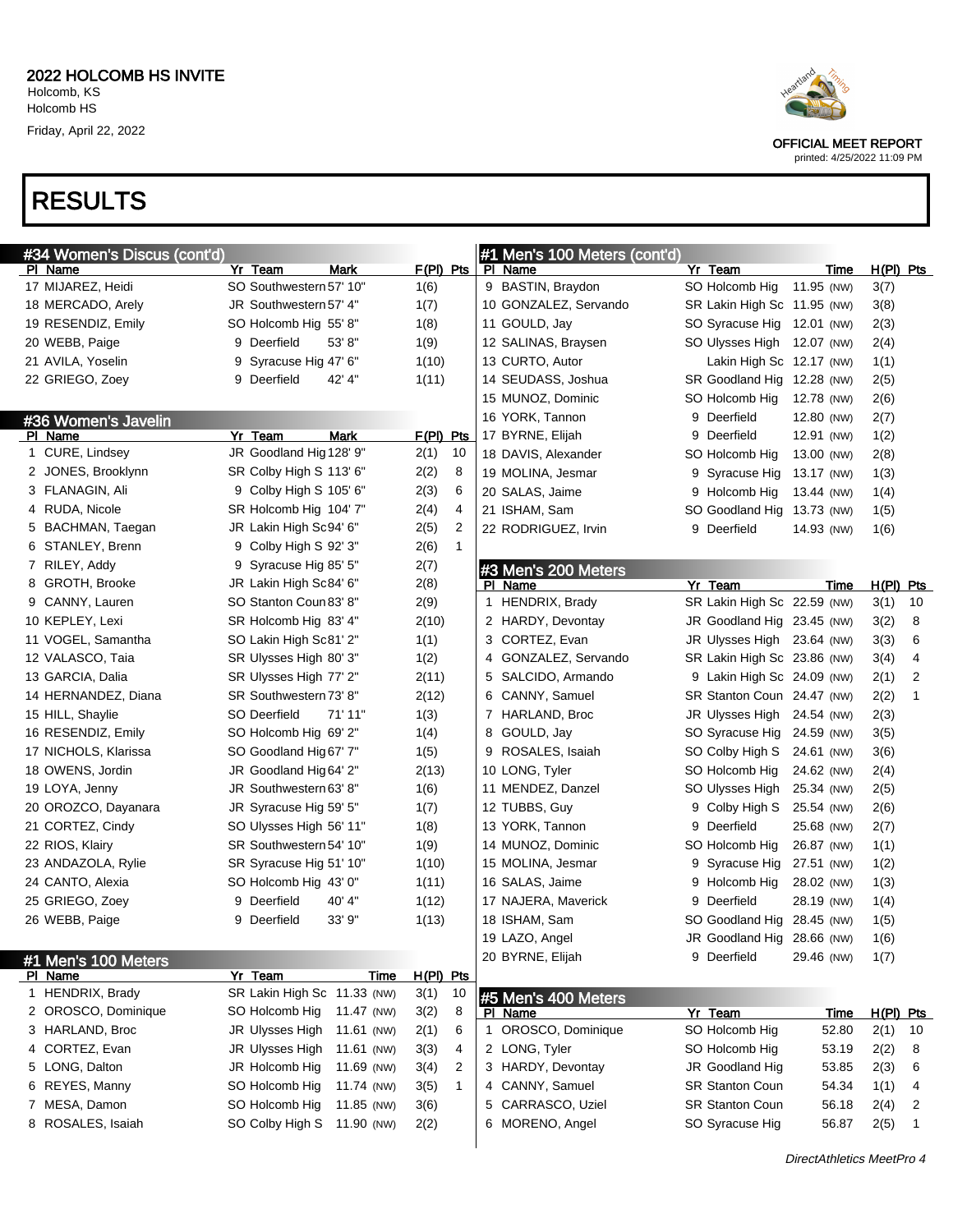## RESULTS

| #5 Men's 400 Meters (cont'd) |                        |             |              | #9 Men's 1600 Meters (cont'd) |                             |                           |             |
|------------------------------|------------------------|-------------|--------------|-------------------------------|-----------------------------|---------------------------|-------------|
| PI Name                      | Yr Team                | Time        | $H(PI)$ Pts  | PI Name                       | Yr Team                     | <b>Time</b>               | <u>Pts</u>  |
| 7 MENDEZ, Danzel             | SO Ulysses High        | 56.94       | 2(6)         | 12 DAVENPORT, Wyatt           | SO Colby High S             | 5:42.24                   |             |
| 8 GUZMAN, Hugo               | SR Holcomb Hig         | 58.17       | 1(2)         | 13 ROTH, Jordan               | SO Holcomb Hig              | 5:49.64                   |             |
| 9 JOHNSON, Cyrus             | SO Colby High S        | 58.35       | 2(7)         | 14 MARSTON, Grayson           | 9 Holcomb Hig               | 5:50.89                   |             |
| 10 MUNSON, Eric              | 9 Lakin High Sc        | 59.77       | 1(3)         | 15 BELL, Dalton               | 9 Colby High S              | 5:52.04                   |             |
| 11 JOHNSON, Timmy            | 9 Lakin High Sc        | 1:03.93     | 1(4)         | 16 RAMSEY, Kason              | 9 Holcomb Hig               | 5:52.53                   |             |
| 12 ACOSTA, Jose              | Lakin High Sc          | 1:05.48     | 1(5)         | 17 NOVACK, Bryson             | SO Holcomb Hig              | 5:55.38                   |             |
|                              |                        |             |              | 18 DINKEL, Dallyn             | 9 Goodland Hig              | 5:56.27                   |             |
| #7 Men's 800 Meters          |                        |             |              | 19 DELOACH, Alex              | SO Holcomb Hig              | 6:03.48                   |             |
| <b>PI</b> Name               | Yr Team                | <b>Time</b> | <u>Pts</u>   | 20 PUENTES, Adan              | <b>JR Southwestern</b>      | 6:17.10                   |             |
| 1 SCHMIDT, Spencer           | <b>SR Stanton Coun</b> | 2:06.55     | 10           | 21 GOMEZ, Ivan                | <b>JR Southwestern</b>      | 6:44.51                   |             |
| 2 SIZEMORE, Braxton          | SR Holcomb Hig         | 2:09.38     | 8            | 22 HILL, Treyton              | 9 Deerfield                 | 7:28.06                   |             |
| 3 LEONARD, Landon            | 9 Holcomb Hig          | 2:15.97     | 6            |                               |                             |                           |             |
| 4 KISNER, Elijah             | 9 Southwestern         | 2:18.39     | 4            | #11 Men's 3200 Meters         |                             |                           |             |
| 5 RAMOS, Eirik               | 9 Holcomb Hig          | 2:18.64     | 2            | PI Name                       | Yr Team                     | <b>Time</b>               | <b>Pts</b>  |
| 6 ALVARADO, Esteban          | 9 Colby High S         | 2:18.94     | $\mathbf{1}$ | BEYMER, Lawson<br>1           | JR Lakin High Sc            | 10:17.52                  | 10          |
| 7 SCHUETZ, Dally             | JR Holcomb Hig         | 2:19.98     |              | 2 GOLUB, Kamryn               | <b>JR Stanton Coun</b>      | 10:41.86                  | 8           |
| 8 SCHEARS, Noah              | <b>JR Goodland Hig</b> | 2:20.80     |              | 3 LUCE, Alex                  | 9 Lakin High Sc             | 10:59.26                  | 6           |
| 9 BYRNE, Elijah              | 9 Deerfield            | 2:23.23     |              | 4 FIKAN, Taden                | SO Colby High S             | 10:59.66                  | 4           |
| 10 ARREOLA, Pablo            | JR Lakin High Sc       | 2:23.30     |              | 5 WENMAN, Ryan                | <b>SR Stanton Coun</b>      | 11:03.86                  | 2           |
| 11 ROBLES, Brandon           | SO Stanton Coun        | 2:25.61     |              | 6 VANPELT, Daegan             | SR Holcomb Hig              | 11:26.42                  | 1           |
| 12 MCCARTY, Preston          | SR Colby High S        | 2:29.54     |              | 7 SHELDEN, Leo                | JR Lakin High Sc            | 11:38.08                  |             |
| 13 SALCIDO, Simon            | 9 Colby High S         | 2:30.99     |              | 8 KISNER, Elijah              | 9 Southwestern              | 12:03.89                  |             |
| 14 BHEND, Harrison           | JR Goodland Hig        | 2:31.69     |              | 9 SCHEARS, Noah               | JR Goodland Hig             | 12:08.27                  |             |
| 15 NOVACK, Bryson            | SO Holcomb Hig         | 2:34.09     |              | 10 MCCLURE, Breckin           | 9 Holcomb Hig               | 12:09.76                  |             |
| 16 MUNSON, Eric              | 9 Lakin High Sc        | 2:34.47     |              | 11 APONTE, Christofer         | 9 Holcomb Hig               | 16:28.95                  |             |
| 17 HOLLOWAY, Tyelor          | 9 Lakin High Sc        | 2:35.90     |              |                               |                             |                           |             |
| 18 AGUILAR, Angel            | SO Ulysses High        | 2:36.15     |              | #14 Men's 110m Hurdles        |                             |                           |             |
| 19 DELOACH, Alex             | SO Holcomb Hig         | 2:37.27     |              | PI Name                       | Yr Team                     | Time                      | $H(PI)$ Pts |
| 20 ROTH, Jordan              | SO Holcomb Hig         | 2:39.80     |              | REYES, Manny<br>$\mathbf 1$   | SO Holcomb Hig              | 16.12 (NW)                | 2(1)<br>-10 |
| 21 DINKEL, Dallyn            | 9 Goodland Hig         | 2:40.26     |              | 2 SCOTT, Ben                  | <b>SR Ulysses High</b>      | 16.14 (NW)                | 2(2)<br>8   |
| 22 RAMSEY, Kason             | 9 Holcomb Hig          | 2:40.49     |              | 3 MARTINEZ, Greg              | SO Holcomb Hig              | 16.89 (NW)                | 2(3)<br>6   |
| 23 PUENTES, Adan             | <b>JR Southwestern</b> | 2:46.49     |              | <b>BEAM, Curtis</b><br>4      | SR Lakin High Sc 17.34 (NW) |                           | 2(4)<br>4   |
|                              |                        |             |              | CURE, Linkon<br>5             | 9 Goodland Hig 17.86 (NW)   |                           | 2(5)<br>2   |
| #9 Men's 1600 Meters         |                        |             |              | 6<br>HOLLOWAY, Tyelor         | 9 Lakin High Sc 18.12 (NW)  |                           | 1(1)<br>1   |
| PI Name                      | Yr Team                | Time        | <u>Pts</u>   | 7 VAINERERE, Hawk             | 9 Holcomb Hig 19.13 (NW)    |                           | 1(2)        |
| 1 BEYMER, Lawson             | JR Lakin High Sc       | 4:35.34     | 10           | 8 JOHNSON, Timmy              | 9 Lakin High Sc 19.51 (NW)  |                           | 1(3)        |
| 2 SIZEMORE, Braxton          | SR Holcomb Hig         | 4:53.78     | 8            | 9 NAJERA, Maverick            | 9 Deerfield                 | 23.59 (NW)                | 1(4)        |
| 3 WENMAN, Ryan               | <b>SR Stanton Coun</b> | 4:54.16     | 6            |                               |                             |                           |             |
| 4 LUCE, Alex                 | 9 Lakin High Sc        | 4:55.07     | 4            | #15 Men's 300m Hurdles        |                             |                           |             |
| 5 FIKAN, Taden               | SO Colby High S        | 4:58.48     | 2            | <b>PI</b> Name                | Yr Team                     | <u>Time</u>               | $H(PI)$ Pts |
| 6 MORENO, Angel              | SO Syracuse Hig        | 4:58.96     | $\mathbf{1}$ | 1 TARPLEY, Tyler              | SR Lakin High Sc            | 42.19                     | 2(1)<br>10  |
| 7 SHELDEN, Leo               | JR Lakin High Sc       | 5:09.91     |              | 2 SCOTT, Ben                  | <b>SR Ulysses High</b>      | 44.59                     | 2(2)<br>8   |
| 8 RAMOS, Eirik               | 9 Holcomb Hig          | 5:12.74     |              | 3 MARTINEZ, Greg              | SO Holcomb Hig              | 44.87                     | 2(3)<br>6   |
| 9 ROBLES, Brandon            | SO Stanton Coun        | 5:26.25     |              | GONZALEZ, Junior<br>4         | SR Lakin High Sc            | 44.92                     | 2(4)<br>4   |
| 10 BHEND, Harrison           | JR Goodland Hig        | 5:29.07     |              | 5 MURDOCK, Tate               | JR Colby High S             | 46.23                     | 1(1)<br>2   |
| 11 MCCLURE, Breckin          | 9 Holcomb Hig          | 5:37.87     |              | CURE, Linkon<br>6             | 9 Goodland Hig              | 46.56                     | 2(5)<br>1   |
|                              |                        |             |              | HOLLOWAY, Tyelor<br>7         | 9 Lakin High Sc             | 46.80                     | 1(2)        |
|                              |                        |             |              |                               |                             | DirectAthletics MeetPro 5 |             |



OFFICIAL MEET REPORT

printed: 4/25/2022 11:09 PM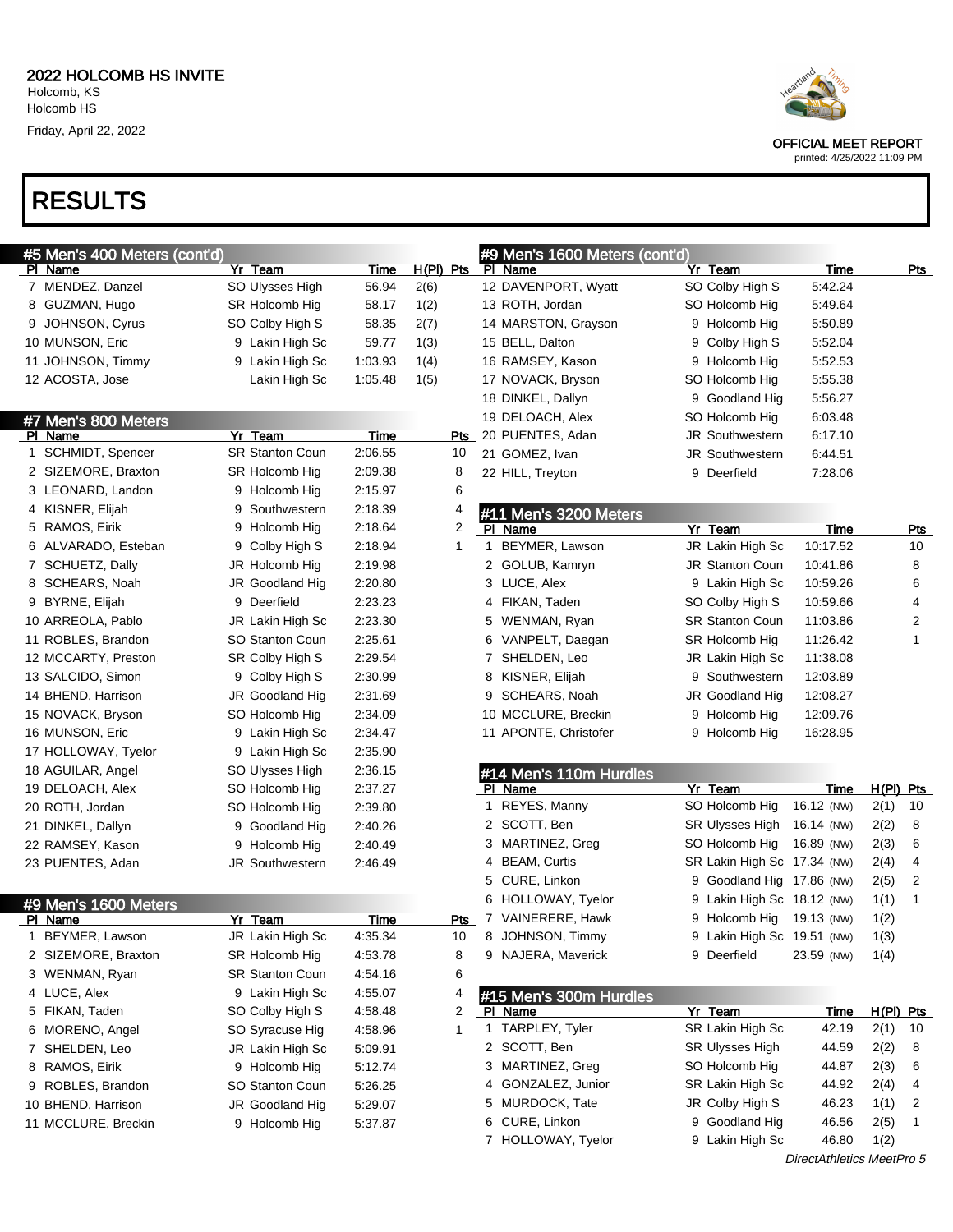

OFFICIAL MEET REPORT

printed: 4/25/2022 11:09 PM

### RESULTS

| #15 Men's 300m Hurdles (cont'd)        |                        |             |                 |              | #23 Men's High Jump (cont'd) |                                                        |                           |           |            |
|----------------------------------------|------------------------|-------------|-----------------|--------------|------------------------------|--------------------------------------------------------|---------------------------|-----------|------------|
| PI Name                                | Yr Team                | Time        | $H(PI)$ Pts     |              | PI Name                      | Yr Team                                                | <b>Mark</b>               |           | <u>Pts</u> |
| 8 VAGER-SALTER, Ki                     | SO Syracuse Hig        | 47.36       | 2(6)            |              | TUBBS, Guy                   | 9 Colby High S NH                                      |                           |           |            |
| 9 TESTA, Victor                        | SO Southwestern        | 50.08       | 1(3)            |              |                              |                                                        |                           |           |            |
| 10 VAINERERE, Hawk                     | 9 Holcomb Hig          | 51.45       | 1(4)            |              | #25 Men's Pole Vault         |                                                        |                           |           |            |
| 11 BELL, Dalton                        | 9 Colby High S         | 1:00.22     | 1(5)            |              | PI Name                      | Yr Team                                                | <b>Mark</b>               |           | Pts        |
|                                        |                        |             |                 | 1            | MURDOCK, Tate                | JR Colby High S 13' 0"                                 |                           |           | 10         |
| #17 Men's 4 x 100m Relay               |                        |             |                 |              | 2 MARTINEZ, Greg             | SO Holcomb Hig 12' 0"                                  |                           |           | 8          |
| PI Team                                |                        | <b>Time</b> | <b>Pts</b>      |              | 3 VAINERERE, Hawk            | 9 Holcomb Hig 12' 0"                                   |                           |           | 6          |
| 1 Lakin High School (A)                |                        | 43.77       | 10              |              | 4 GRANADO, Javian            | SO Lakin High Sc11' 6"                                 |                           |           | 4          |
| 2 Holcomb High School (A)              |                        | 44.45       | 8               |              | 5 VAGER-SALTER, Ki           | SO Syracuse Hig 11' 0"                                 |                           |           | 2          |
| 3 Ulysses High School (A)              |                        | 45.26       | 6               |              | 6 SALINAS, Braysen           | SO Ulysses High 9' 0"                                  |                           |           | 1          |
| 4 Colby High School (A)                |                        | 45.49       | 4               |              | 7 MILLER, Gantzen            | JR Goodland Hig 9' 0"                                  |                           |           |            |
| 5 Goodland High School (A)             |                        | 49.48       | 2               |              | 8 DAVIS, Alexander           | SO Holcomb Hig 8' 6"                                   |                           |           |            |
| 6 Deerfield (A)                        |                        | 53.63       | 1               |              | 9 PERAZA, Josue              | JR Lakin High Sc8' 6"                                  |                           |           |            |
|                                        |                        |             |                 |              | 10 LUNA, Nicholas            | 9 Holcomb Hig 8' 0"                                    |                           |           |            |
| #19 Men's 4 x 400m Relay               |                        |             |                 |              | 11 MARSTON, Grayson          | 9 Holcomb Hig 8' 0"                                    |                           |           |            |
| PI Team                                |                        | Time        | Pts             |              | 12 GOMEZ, Ivan               | JR Southwestern 7' 0"                                  |                           |           |            |
| 1 Lakin High School (A)                |                        | 3:35.65     | 10              |              | SCOTT, Andrew                | SR Ulysses High NH                                     |                           |           |            |
| 2 Holcomb High School (A)              |                        | 3:38.29     | 8               |              |                              |                                                        |                           |           |            |
| 3 Stanton County HS (A)                |                        | 3:38.77     | 6               |              | #27 Men's Long Jump          |                                                        |                           |           |            |
| 4 Ulysses High School (A)              |                        | 3.43.27     | 4               |              | PI Name                      | Yr Team                                                | <b>Mark</b>               |           | Pts        |
| 5 Colby High School (A)                |                        | 3:46.36     | 2               |              | MESA, Damon                  | SO Holcomb Hig 19' 8" (NW)                             |                           |           | 10         |
| 6 Goodland High School (A)             |                        | 3:48.47     | $\mathbf{1}$    |              | 2 TUBBS, Guy                 | 9 Colby High S 18' 7" (NW)                             |                           |           | 8          |
| 7 Holcomb High School B (A)            |                        | 3:58.43     |                 |              | 3 TUBBS, Boston              | SO Colby High S 18' 234 (NW)                           |                           |           | 6          |
|                                        |                        |             |                 |              | 4 DAVIDSON, Sam              | SR Stanton Coun 17' 8 <sup>3/4</sup> (NW)              |                           |           | 4          |
| #21 Men's 4 x 800m Relay               |                        |             |                 |              | 5 RIDER, Ross                | 9 Lakin High Sc17' 2" (NW)                             |                           |           | 2          |
| PI Team                                |                        | <b>Time</b> | <b>Pts</b>      |              | 6 ARREOLA, Pablo             | JR Lakin High Sc16' $6\frac{1}{4}$ (NW)                |                           |           | 1          |
| 1 Stanton County HS (A)                |                        | 8:44.02     | 10              |              | 7 AGUILAR, Angel             | SO Ulysses High 16' 0 <sup>3/4</sup> (NW)              |                           |           |            |
| 2 Lakin High School (A)                |                        | 8:49.55     | 8               |              | 8 GRANADO, Javian            | SO Lakin High Sc14' 7 <sup>1/4</sup> (NW)              |                           |           |            |
| 3 Holcomb High School (A)              |                        | 9:02.91     | 6               |              | 9 SALCIDO, Simon             | 9 Colby High S 14' 7 <sup>1/4</sup> (NW)               |                           |           |            |
| 4 Colby High School (A)                |                        | 9:37.52     | 4               |              | 10 ISHAM, Sam                | SO Goodland Hig 14' 7" (NW)                            |                           |           |            |
| 5 Holcomb High School B (A)            |                        | 10:11.92    |                 |              | 11 TORRES, David             | JR Southwestern 13' 7 <sup>1</sup> / <sub>2</sub> (NW) |                           |           |            |
| 6 Southwestern Heights High School (A) |                        | 10:16.41    | $\overline{2}$  |              |                              |                                                        |                           |           |            |
|                                        |                        |             |                 |              | #29 Men's Triple Jump        |                                                        |                           |           |            |
| #23 Men's High Jump                    |                        |             |                 |              | PI Name                      | Yr Team                                                | <b>Mark</b>               |           | <u>Pts</u> |
| PI Name                                | Yr Team                | <b>Mark</b> | <u>Pts</u>      | $\mathbf{1}$ | REYES, Manny                 | SO Holcomb Hig 41' 2" (NW)                             |                           |           | 10         |
| OLDHAM, Colter                         | 9 Lakin High Sc6' 0"   |             | 10 <sup>°</sup> |              | 2 TUBBS, Boston              | SO Colby High S 38' 7 <sup>1/4</sup> (NW)              |                           |           | 8          |
| 2 HARDY, Devontay                      | JR Goodland Hig 5' 10" |             | 8               |              | 3 ARREOLA, Pablo             | JR Lakin High Sc38' 2 <sup>1/4</sup> (NW)              |                           |           | 6          |
| 3 MARTINEZ, Greg                       | SO Holcomb Hig 5' 10"  |             | 6               |              | 4 RIDER, Ross                | 9 Lakin High Sc37' $9\frac{3}{4}$ (NW)                 |                           |           | 4          |
| 4 LEYVA, Hugo                          | JR Syracuse Hig 5' 10" |             | 4               |              | 5 SALCIDO, Simon             | 9 Colby High S 34' 11 <sup>1</sup> / <sub>2</sub> (NW) |                           |           | 2          |
| 5 CURE, Linkon                         | 9 Goodland Hig5' 8"    |             | 2               |              | 6 AGUILAR, Angel             | SO Ulysses High 33' 3 <sup>1</sup> / <sub>2</sub> (NW) |                           |           | 1          |
| 6 GONZALEZ, Junior                     | SR Lakin High Sc5' 6"  |             | 1               |              | 7 NAJERA, Maverick           | 9 Deerfield                                            | 29' $5\frac{1}{2}$ (NW)   |           |            |
| 7 RITSEMA, Austin                      | 9 Lakin High Sc5' 6"   |             |                 |              | FRITZ, Grant                 | JR Goodland Hig FOUL (NW)                              |                           |           |            |
| 8 NOVACK, Bryson                       | SO Holcomb Hig 5' 2"   |             |                 |              |                              |                                                        |                           |           |            |
| 9 MENDEZ, Danzel                       | SO Ulysses High 5' 0"  |             |                 |              | #31 Men's Shot Put           |                                                        |                           |           |            |
| 9 YORK, Tannon                         | 9 Deerfield            | 5' 0"       |                 |              | <b>PI</b> Name               | Yr Team                                                | <b>Mark</b>               | F(PI) Pts |            |
| 11 MCCLURE, Breckin                    | 9 Holcomb Hig 5' 0"    |             |                 |              | 1 OLDHAM, Colter             | 9 Lakin High Sc50' 7"                                  |                           | $2(1)$ 10 |            |
| WIGINTON, Maison                       | JR Ulysses High NH     |             |                 |              | 2 ROSALES, lan               | SR Colby High S 45' 1"                                 |                           | 2(2)      | - 8        |
|                                        |                        |             |                 |              |                              |                                                        | DirectAthletics MeetPro 6 |           |            |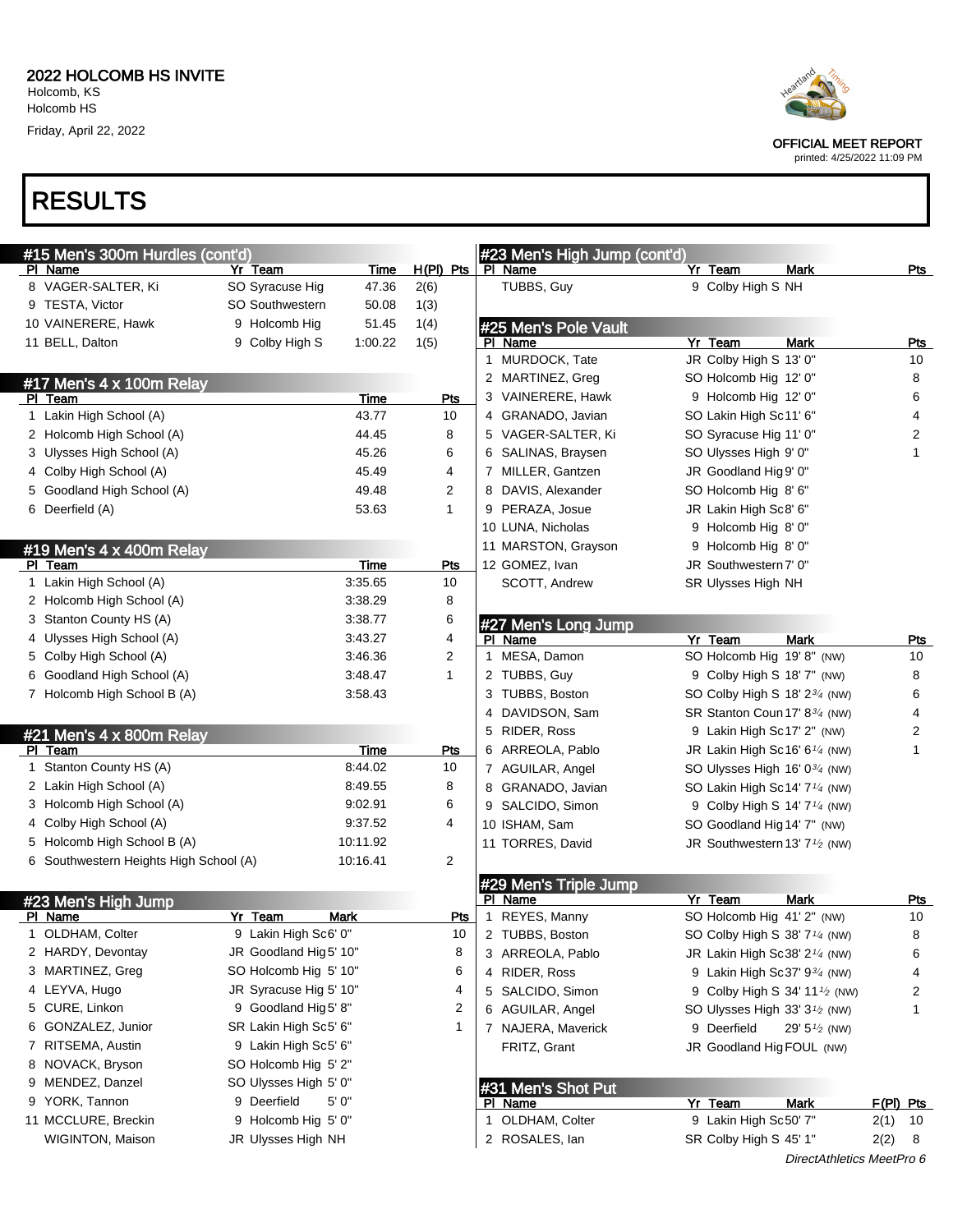# RESULTS

| #31 Men's Shot Put (cont'd) |                          |        |             |             | #33 Men's Discus (cont'd)                           |                         |             |             |    |
|-----------------------------|--------------------------|--------|-------------|-------------|-----------------------------------------------------|-------------------------|-------------|-------------|----|
| <b>PI Name</b>              | Yr Team                  | Mark   | $F(PI)$ Pts |             | PI Name                                             | Yr Team                 | Mark        | $F(PI)$ Pts |    |
| 3 SEUDASS, Joshua           | SR Goodland Hig 43' 3"   |        | 2(3)        | 6           | 18 HILL, Treyton                                    | 9 Deerfield             | 77'3''      | 1(7)        |    |
| 4 MORRIS, Brendon           | JR Stanton Coun 41' 6"   |        | 2(4)        | 4           | 19 RODRIGUEZ, Irvin                                 | 9 Deerfield             | 75' 0"      | 1(8)        |    |
| 5 LANDEROS, Christian       | JR Ulysses High 40' 0"   |        | 2(5)        | 2           | 19 COX, Nick                                        | SO Holcomb Hig 75' 0"   |             | 1(8)        |    |
| 6 CANNY, Samuel             | SR Stanton Coun 38' 11"  |        | 2(6)        | $\mathbf 1$ | 21 CLAYVILLE, Zachary                               | SO Goodland Hig 69' 7"  |             | 1(10)       |    |
| 7 EDGINGTON, Daryan         | JR Lakin High Sc37' 5"   |        | 2(7)        |             | 22 OWENS, Jacob                                     | 9 Holcomb Hig 64' 3"    |             | 1(11)       |    |
| 8 KNOLL, Drayton            | 9 Holcomb Hig 37' 4"     |        | 2(8)        |             | 23 HUBAND, Brayden                                  | 9 Deerfield             | 63'7''      | 1(12)       |    |
| 9 VAGHER, Brennan           | SR Ulysses High 36' 9"   |        | 2(9)        |             |                                                     |                         |             |             |    |
| 10 MERCADO, Damean          | JR Southwestern 36' 0"   |        | 2(10)       |             | #35 Men's Javelin                                   |                         |             |             |    |
| 11 GOMEZ, Lorenzo           | JR Ulysses High 35' 4"   |        | 2(11)       |             | PI Name                                             | Yr Team                 | <b>Mark</b> | F(PI) Pts   |    |
| 12 DAVIS, Alexander         | SO Holcomb Hig 35' 1"    |        | 1(1)        |             | 1 OLDHAM, Colter                                    | 9 Lakin High Sc161' 0"  |             | 2(1)        | 10 |
| 13 MILLER, Gantzen          | JR Goodland Hig 34' 7"   |        | 1(2)        |             | 2 TUBBS, Guy                                        | 9 Colby High S 154' 6"  |             | 2(2)        | 8  |
| 14 AGUILAR, Roy             | JR Syracuse Hig 34' 4"   |        | 1(3)        |             | 3 MENDOZA, Anthony                                  | SO Ulysses High 127' 9" |             | 2(3)        | 6  |
| 15 LUEBBERS, Bryson         | JR Syracuse Hig 34' 0"   |        | 1(4)        |             | 4 MESA, Damon                                       | SO Holcomb Hig 126' 2"  |             | 2(4)        | 4  |
| 16 ARREOLA, Adrian          | SR Lakin High Sc33' 10"  |        | 2(12)       |             | 5 DAVIDSON, Sam                                     | SR Stanton Coun 124' 8" |             | 2(5)        | 2  |
| 17 LARES, JP                | SO Holcomb Hig 33' 2"    |        | 2(13)       |             | 5 SCHUETZ, Dally                                    | JR Holcomb Hig 124' 8"  |             | 2(5)        |    |
| 18 GONZALEZ, Eric           | SR Southwestern 32' 9"   |        | 1(5)        |             | 7 LAZO, Angel                                       | JR Goodland Hig 123' 7" |             | 2(7)        | 1  |
| 19 SMITH, Angus             | SO Holcomb Hig 32' 5"    |        | 1(6)        |             | 8 SMITH, Angus                                      | SO Holcomb Hig 120' 8"  |             | 2(8)        |    |
| 20 OWENS, Jacob             | 9 Holcomb Hig 30' 6"     |        | 1(7)        |             | 9 LEYVA, Hugo                                       | JR Syracuse Hig 120' 0" |             | 2(9)        |    |
| 21 SCRIPSICK, Kooper        | 9 Southwestern 29' 5"    |        | 2(14)       |             | 10 MORENO, Elvin                                    | JR Lakin High Sc111' 7" |             | 2(10)       |    |
| 22 CLAYVILLE, Zachary       | SO Goodland Hig 29' 1"   |        | 1(8)        |             | 11 MONROY, Manual                                   | JR Lakin High Sc110' 7" |             | 2(11)       |    |
| 23 RODRIGUEZ, Irvin         | 9 Deerfield              | 28'0'' | 1(9)        |             | 12 KNOLL, Drayton                                   | 9 Holcomb Hig 110' 5"   |             | 2(12)       |    |
| 24 COX, Nick                | SO Holcomb Hig 27' 10"   |        | 1(10)       |             | 13 GOMEZ, Lorenzo                                   | JR Ulysses High 109' 3" |             | 1(1)        |    |
| 25 ANGUIANO, Emmanuel       | 9 Holcomb Hig 27' 5"     |        | 1(11)       |             | 14 LANDEROS, Christian                              | JR Ulysses High 102' 3" |             | 1(2)        |    |
| 26 CRIST, Gabe              | 9 Deerfield              | 26' 6" | 1(12)       |             | 15 CASTILLO, Jaiden                                 | JR Holcomb Hig 100' 8"  |             | 1(3)        |    |
| 27 SMITHERMAN, Kaleb        | SO Holcomb Hig 25' 8"    |        | 1(13)       |             | 16 MERCADO, Damean                                  | JR Southwestern 100' 0" |             | 2(13)       |    |
| 28 HUBAND, Brayden          | 9 Deerfield              | 25'6'' | 1(14)       |             | 17 FRITZ, Grant                                     | JR Goodland Hig 99' 8"  |             | 2(14)       |    |
|                             |                          |        |             |             | 18 AGUILAR, Osvaldo                                 | SO Syracuse Hig 99' 0"  |             | 1(4)        |    |
| #33 Men's Discus            |                          |        |             |             | 19 AGUILAR, Roy                                     | JR Syracuse Hig 98' 8"  |             | 1(5)        |    |
| PI Name                     | Yr Team                  | Mark   | $F(PI)$ Pts |             | 20 MUNOZ, Dominic                                   | SO Holcomb Hig 80' 7"   |             | 1(6)        |    |
| 1 OLDHAM, Colter            | 9 Lakin High Sc159' 1"   |        | 2(1)        | 10          | 21 YORK, Tannon                                     | 9 Deerfield             | 80'1"       | 1(7)        |    |
| 2 CHAVIRA, Dravin           | Lakin High Sc130' 0"     |        | 2(2)        | 8           | 22 BOYTS, James                                     | JR Holcomb Hig 77' 6"   |             | 1(8)        |    |
| 3 ARREOLA, Adrian           | SR Lakin High Sc127' 8"  |        | 2(3)        | 6           | 23 COX, Nick                                        | SO Holcomb Hig 68' 8"   |             | 1(9)        |    |
| 4 ROSALES, lan              | SR Colby High S 124' 11" |        | 2(4)        | 4           | 24 LARES, JP                                        | SO Holcomb Hig 66' 6"   |             | 1(10)       |    |
| 5 LANDEROS, Christian       | JR Ulysses High 119' 9"  |        | 2(5)        | 2           | 25 HILL, Treyton                                    | 9 Deerfield             | 64' 6"      | 1(11)       |    |
| 6 MORRIS, Brendon           | JR Stanton Coun 110' 8"  |        | 2(6)        | $\mathbf 1$ | 26 SMITHERMAN, Kaleb                                | SO Holcomb Hig 64' 2"   |             | 1(12)       |    |
| GOMEZ, Lorenzo              | JR Ulysses High 108' 7"  |        | 2(7)        |             | 27 CRIST, Gabe                                      | 9 Deerfield             | 63' 0'      | 1(13)       |    |
| 8 MILLER, Gantzen           | JR Goodland Hig 100' 8"  |        | 1(1)        |             |                                                     |                         |             |             |    |
| 9 KNOLL, Drayton            | 9 Holcomb Hig 98' 3"     |        | 2(8)        |             | <b>Men's Scores</b>                                 |                         |             |             |    |
| 10 LARES, JP                | SO Holcomb Hig 96' 11"   |        | 1(2)        |             | PI<br>Team                                          | Code                    | Score       |             |    |
| 11 LAZO, Angel              | JR Goodland Hig 96' 10"  |        | 2(9)        |             | 1<br>Lakin High School                              | LAKI                    | 175         |             |    |
| 12 MENDOZA, Anthony         | SO Ulysses High 91' 6"   |        | 1(3)        |             | $\overline{\mathbf{c}}$<br>Holcomb High School      | <b>HOLC</b>             | 142         |             |    |
| 13 AGUILAR, Roy             | JR Syracuse Hig 89' 4"   |        | 2(10)       |             | 3<br>Colby High School                              | <b>COLB</b>             | 73          |             |    |
| 14 LUEBBERS, Bryson         | JR Syracuse Hig 87' 9"   |        | 2(11)       |             | $\overline{\mathbf{4}}$<br><b>Stanton County HS</b> | <b>SCHS</b>             | 61          |             |    |
| 15 ANGUIANO, Emmanuel       | 9 Holcomb Hig 84' 10"    |        | 1(4)        |             | 5<br><b>Ulysses High School</b>                     | <b>ULYS</b>             | 54          |             |    |
| 16 GONZALEZ, Eric           | SR Southwestern 80' 9"   |        | 1(5)        |             | 6<br>Goodland High School                           | GOOD                    | 37          |             |    |
| 17 SCRIPSICK, Kooper        | 9 Southwestern 80' 6"    |        | 1(6)        |             | $\overline{7}$<br>Syracuse High School              | SYRA                    | 8           |             |    |
|                             |                          |        |             |             |                                                     |                         |             |             |    |

OFFICIAL MEET REPORT

printed: 4/25/2022 11:09 PM